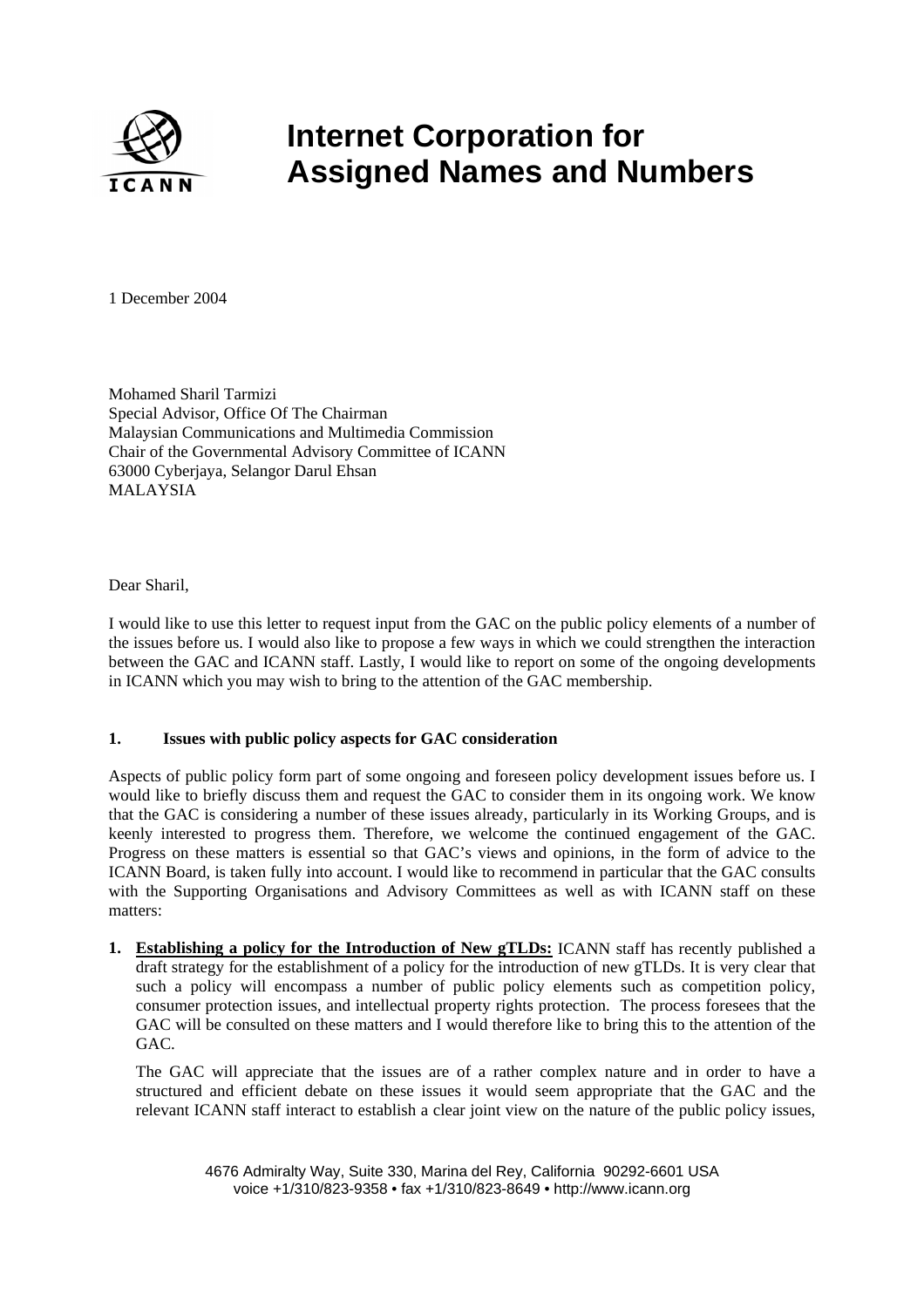the way they can be best addressed, the required interaction with the Supporting Organisations and Advisory Committees, and the timelines associated with the above.

- **2. Internationalised Domain Names:** given the on-going work on IDNs and the interest of the community in the matter, I would request that the GAC commences to consider the relevant public policy elements that may relate to the implementation of IDNs, especially at the top level. This should allow ICANN to move forward in due time. As explained below, I am also putting in place a Presidential Committee on IDNs and this should help crystallise the relevant public policy issues and their relation to the technical issues that need to be addressed.
- 3. **WHOIS policy development process in the GNSO**: The discussions in the GNSO on WHOIS are of a complex nature, in particular as a result of the divergence of laws and regulations around the world. It seems unlikely that these laws and regulations will be harmonised in the near team, if ever. That said, ICANN will be faced with the practical reality of the need for a coherent and level-playing-field approach that take account of the positions of all players in this matter. Furthermore, it would seem that the positions of the law enforcement agencies as well as those of the Data Privacy laws around the world need to re-conciled. It would be appropriate if the GAC could inform the ICANN Board of its views on this matter and, if useful, this could be preceded by a discussion with ICANN staff.
- 4. **WIPO-II:** As you are aware, the results of the Joint Working Group have left little or no middleground between the views of the different proponents. Following a request from our side to the WIPO Senior Staff to inform us on their views on the possibility of finding middle ground (the response to which has been posted on our website) we believe that further consultations are required, particularly as many interested parties have informed us of their wish to provide further considerations. We have therefore commenced a period of public comment until 31 January 2005 in which we seek further views on the matter. We will inform the community (including the GAC) of the results of the comments received and hope that this will allow us to move forward. We urge parties concerned to continue to discuss these matters so that common ground can be found.
- 5. **ASO Memorandum of Understanding**: The GAC expressed some concerns during the meeting in Kuala Lumpur and the fact that some discussions have taken place since, including between the GAC Chair and the Managers of the RIRs. ICANN has since concluded the ASO MoU with the RIRs. I would like to point out to the GAC the MoU provision that foresees regular opportunities to re-visit its provisions, should this be of use to the GAC in the future. ICANN would encourage the GAC to candidate its liaison with the ASO so that the Policy Development Processes in the ASO merit from the GAC's input.

I believe that the list above presents a challenging number of existing and new, complex topics. It would be opportune to have a discussion during the Cape Town meeting on how the GAC would foresee to approach the matter and any modalities associated with it.

#### **2. Interaction between the GAC and the ICANN staff.**

It seems to me that the interaction between the GAC and ICANN staff would merit from some increase in intensity, that is, to establish a GAC position for transmission to the Board on the public policy elements of the issues elaborated above.

Firstly, I would like to inform you that we hope to commence recruitment of a GAC liaison officer. This staff member will assist the Vice President Policy Development Support in the daily interaction with the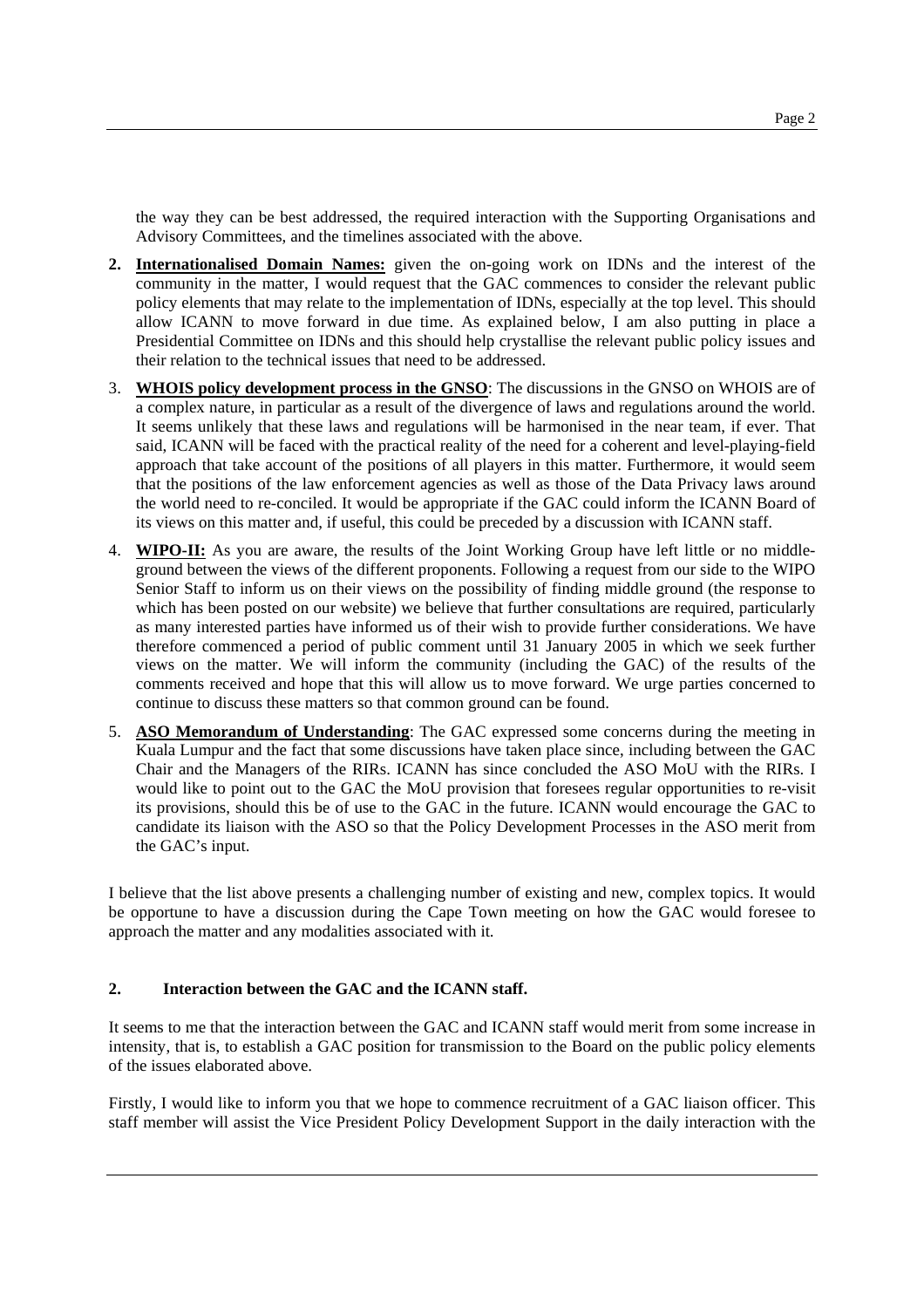GAC Chair and Vice Chairs, the GAC Secretariat, and the GAC membership. This concerns the issues under discussion in the GAC that merit input from ICANN staff, information of the state of consideration and discussion of the topics - where appropriate - in ICANN's Supporting Organisations and Advisory Committees, and information about ICANN's operational practice and experiences.

Secondly, I intend to inform the GAC, via its Chair, on a regular basis of ongoing developments in ICANN that merit the attention of the GAC membership either for discussion or – if appropriate – for information in order to ensure that the GAC has proper understanding of the matter in relevance to its work.

Thirdly, I propose that, in addition to more daily interaction with the Vice President Policy Development Support and his team, it may be beneficial for a regular conference call between the GAC Chairs and Vice-Chairs and the relevant members of ICANN's senior executive team as a whole.

Fourthly, I consider that it may be worthwhile considering how the interaction could be increased between the GAC and the other Supporting Organisations and Advisory Committees for mutual benefit of both sides. This could be ad-hoc or regular and it could be on specific topics of interest or on a more general basis.

### **3. Major recent developments in ICANN**

ICANN is moving ahead on many fronts in parallel with its major aims to increase the performance of our operational activities, to strengthen the policy development processes, to address the requests for global presence and interaction with a broader range of stake-holders, and to project forward some of ICANN's strategic planning.

We have recently published ICANN's first rolling, **Draft Strategic Plan for the period 2003-4 to 2006- 07**, thereby establishing the current three-year goal for ICANN's staff and operational functions. The Draft Strategic Plan will be prepared on an annual basis, as a matter of good business practice, by ICANN staff and Board to respond in concrete, operational terms reflecting the dynamic interests and requests of ICANN's constituencies. It does not raise new policy issues nor does it establish the budget but it does project forward some of the issues relevant to ICANN's future operations and which need to be considered in moving forward. I bring the Draft Strategic Plan to attention of the GAC as it may assist in a better understanding of the operational context within which the organisation is moving forward.

The **ICANN budget for fiscal year 2004-05** became effective 1 November 2004 instead of 1 July as planned. This was due to ongoing discussions with the Registrar community on the conditions surrounding the earlier proposals for ICANN's budget. For your information, the ICANN budget has now been increased to US\$ 15.8 million and it allows us to address a considerable number of issues and initiatives requested by the ICANN constituencies. We consider this an important development and it demonstrates that ICANN is maturing to a professional organisation that has the necessary means to carry out the important tasks related to the stability and security of the Internet's Domain Name Systems, as entrusted to it by the global Internet community.

The practical result of the budget increase are many, including the ability to hire staff for each of the ICANN Departments; to improve the tools and instruments needed to increase IANA performance; to attend to relations with ICANN stakeholders; to move forward with establishing global presence; to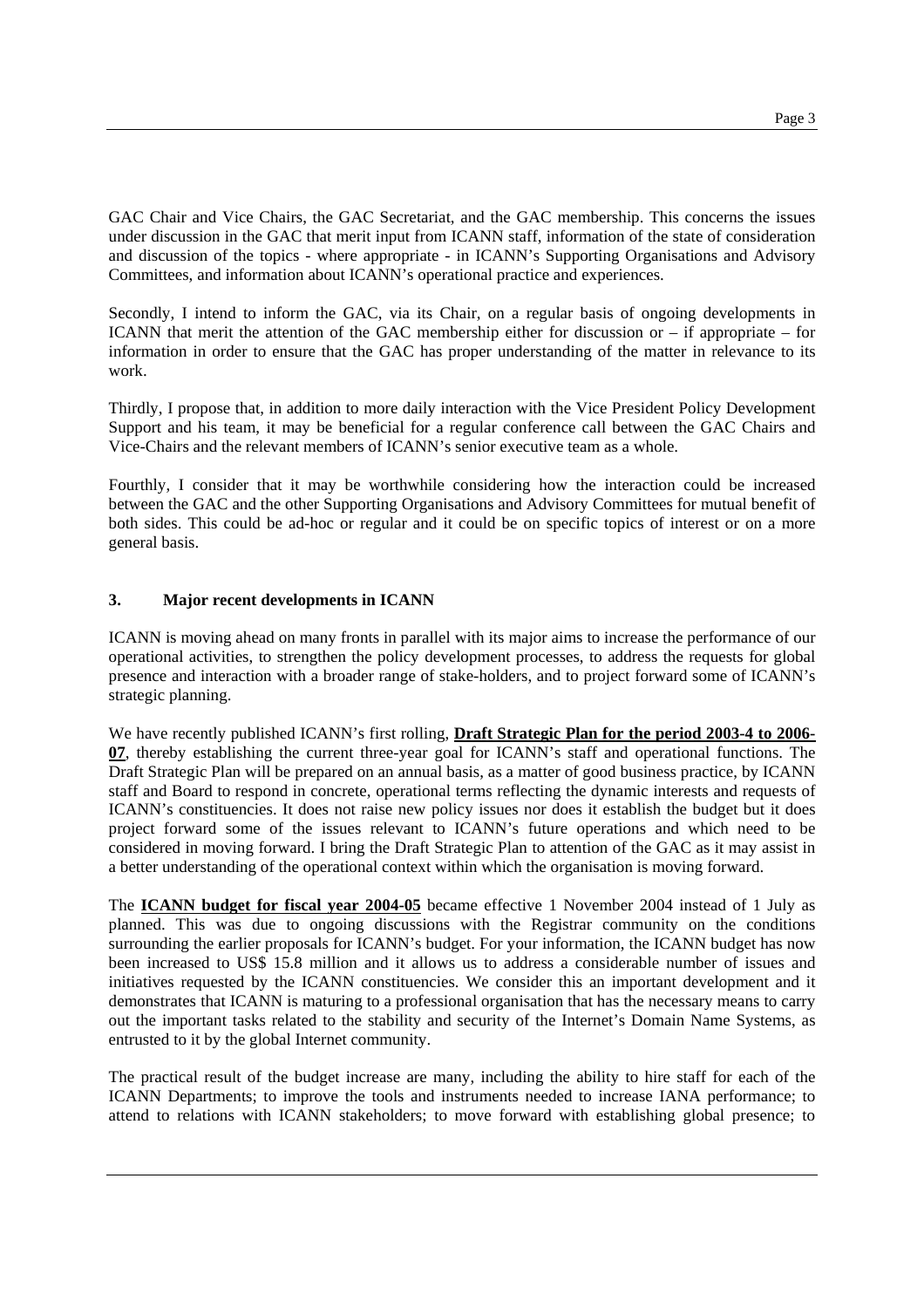address a whole slate of important issues such as Internationalised Domain Names, availability of ICANN materials in other languages; assisting developing countries; and to better support and underpin the policy development processes and our daily relations with the Supporting Organisations and Advisory Committees.

ICANN continues to move forward on three (3) fronts in the area of **generic Top-Level-Domains**. First of all, following the 10 applications for new sponsored TLD's (sTLDs) and the evaluation of their bids by independent evaluators, we have commenced contract negotiations with the applicants for .TRAVEL and .POST. In parallel, the applicants are responding to the reports of the independent evaluators, and in some instances have entered into direct discussions with the evaluation panels in order to clarify some issues. Any outstanding issues between the independent panels and the applicants will be resolved by ICANN's Board and we expect to move towards contract negotiations with some other applicants as well. Secondly, ICANN is about to launch the re-bid of the .NET agreement as foreseen in the relevant contract. GAC members can follow the process via the information we post to the ICANN web-site. Thirdly, as mentioned, we have published the draft of a Strategy for the Introduction of New gTLD's.

In October, I signed the long-awaited **Memorandum of Understanding (MoU) with the individual Regional Internet Registries** -- ARIN, RIPE, APNIC and LACNIC, as well as with the Number Resource Organisation (NRO) (representing the above mentioned RIR's collectively) with regard to the Addressing Support Organisation (ASO) of ICANN. We also anticipate AfriNIC will sign the MoU following its official recognition. The signing marked an important moment for ICANN as we can now move forward in concrete terms in our joint efforts with the RIRs.

GAC members may be particularly interested in the **ccTLD Accountability Frameworks** - the agreements that are foreseen to formalise the existing bi-lateral relationships of ICANN with the ccTLD registries. As the GAC members may know, the current management team believes that the model for contracts that ICANN used in the past, while appropriate for that time in ICANN's evolution, needs to be expanded to allow agreements expressing substantial simplification. Ongoing and fruitful discussions between ccTLD registries and ICANN staff have helped clarify a number of issues that now can be addressed with much more clarity. ICANN staff has asked the ccNSO to commence work in this area and provide guidance on what principles and issues should be addressed in these Accountability Frameworks.

This progress, together with the scheduled availability of new staff, we believe puts us in a position to commence a programme of phased discussions with the ccTLD managers individually early next year, that will allow us to conclude such agreements over the next few years. Given the fact that this concerns potentially some 240 agreements, we will be obliged to spread out the workload over a period of time. We are currently holding a number of exploratory and very encouraging discussions to gauge the interest of the ccTLD managers and obtain a better view of the issues in this context. The respective governments may well be interested to follow these discussions, or find it important to conclude formal communication with ICANN on the matter as part of a triangular relationship. We will endeavour to engage with the governments concerned.

In this context, the GAC is actively considering an update of its position on the **ccTLD-Principles and Guidelines**. We are interested to understand how the GAC discussions on the cc-principles are advancing and what the expected outcome and timeline is. The GAC may find it useful to consult with interested ICANN constituents, in particular the ccNSO on this matter. The relevant GAC Working Group has been briefed on the issues that ICANN encounters with re-delegations and we are of course available for